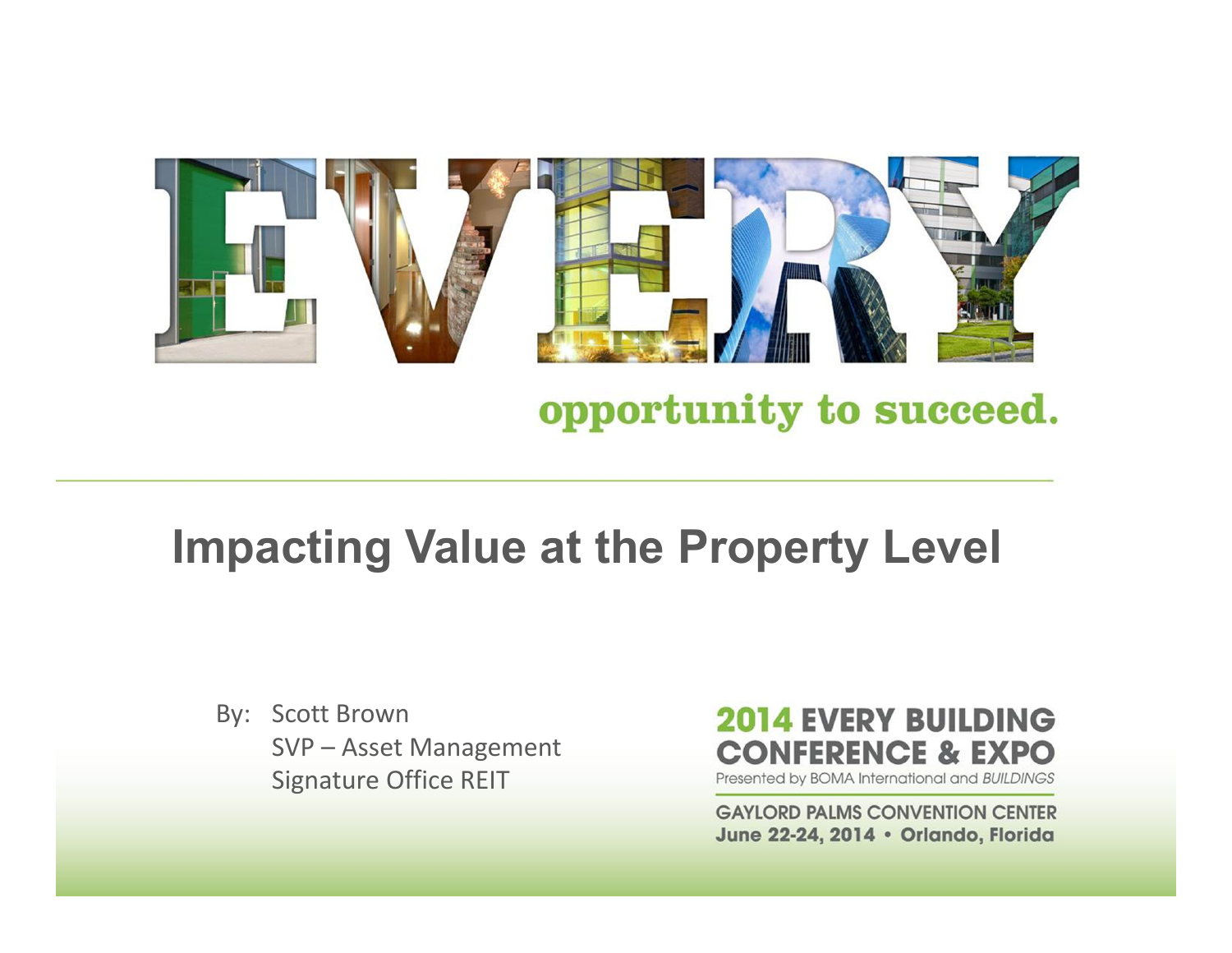# **The Vital Few –Top Priorities of an Asset Manager**

- Leasing
- Tenant Relations
- •Property Operations
- Market Knowledge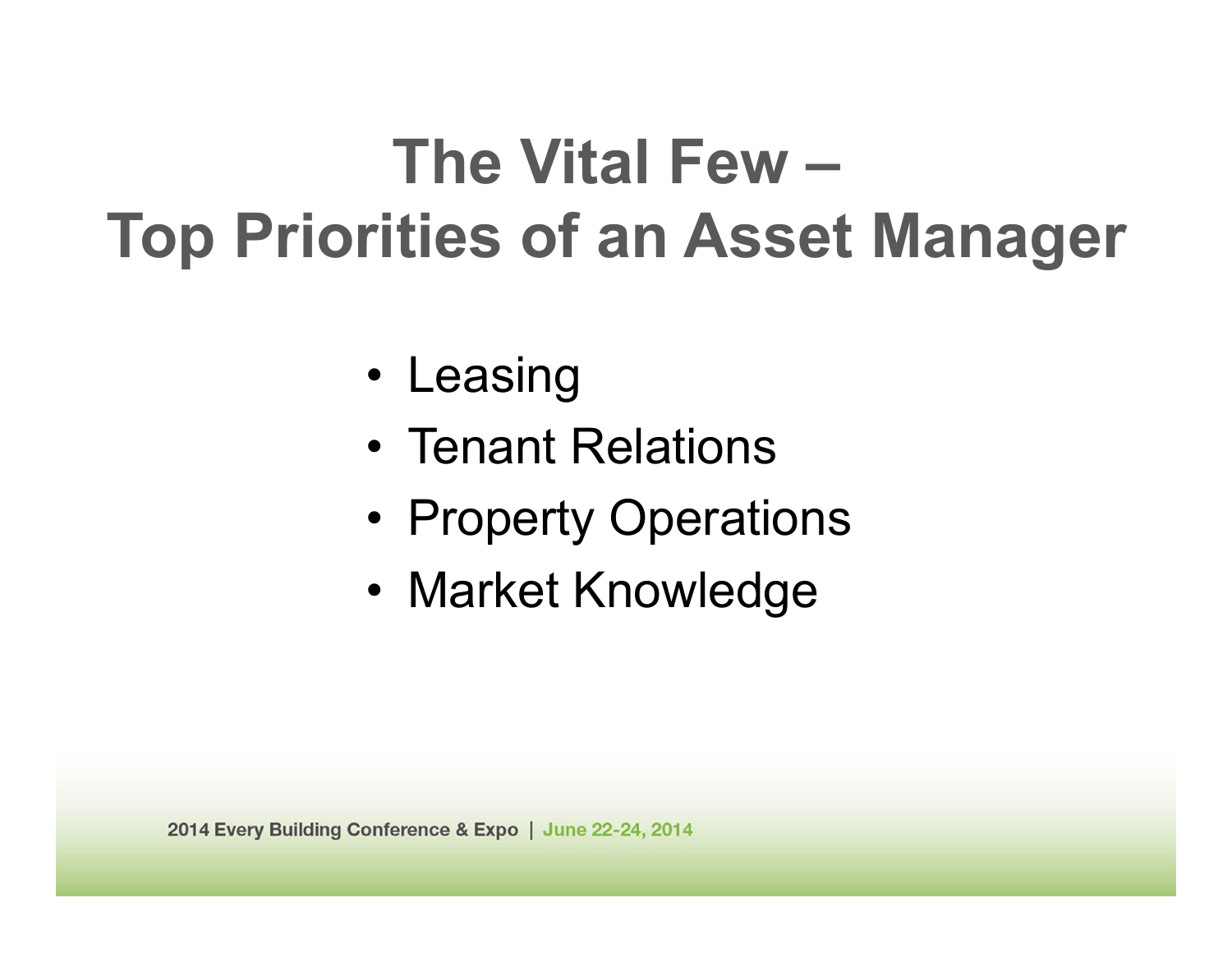## Cap Rate Formula

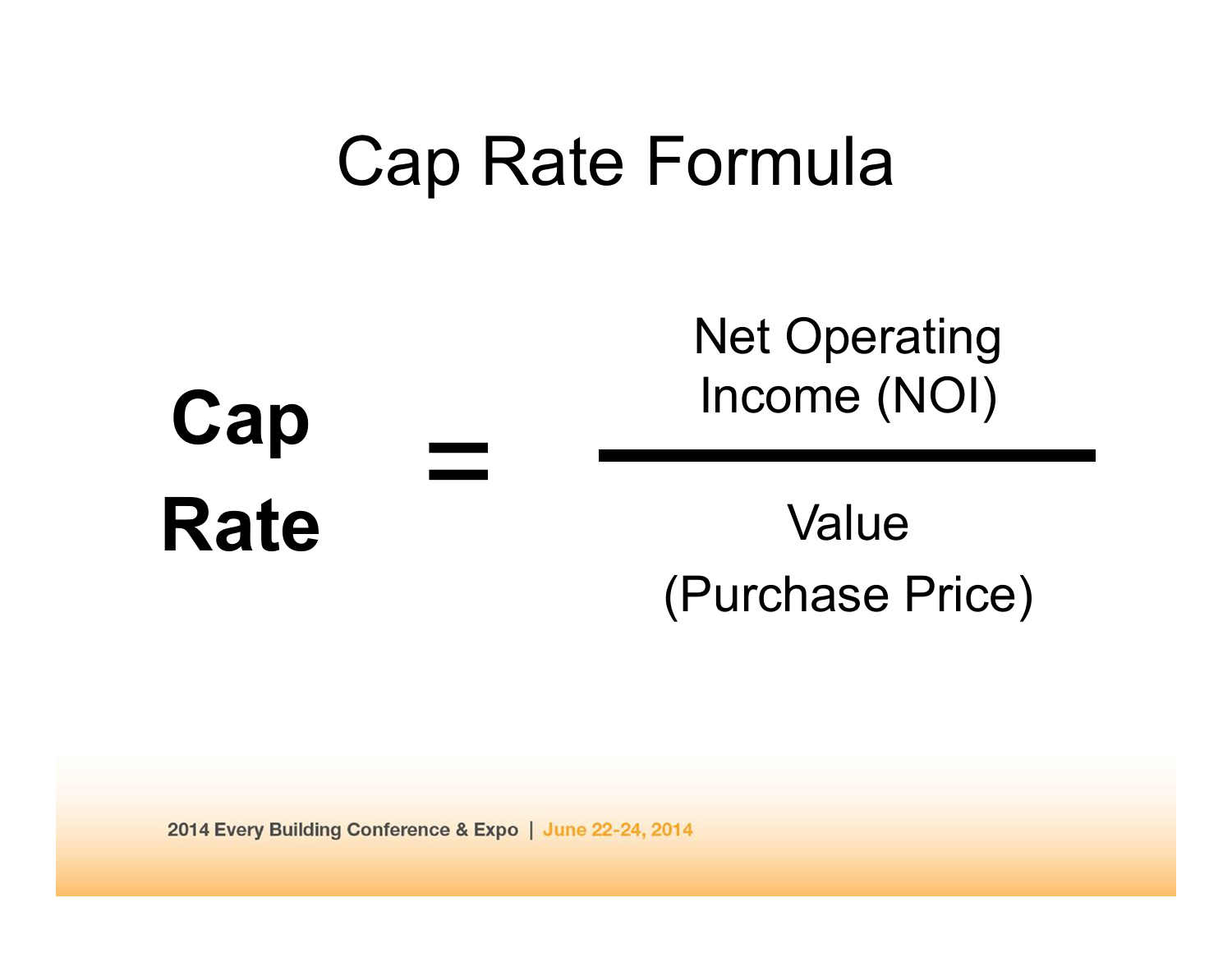## Value Formula

### Net Operating Income (NOI)

#### **Value**==

Cap Rate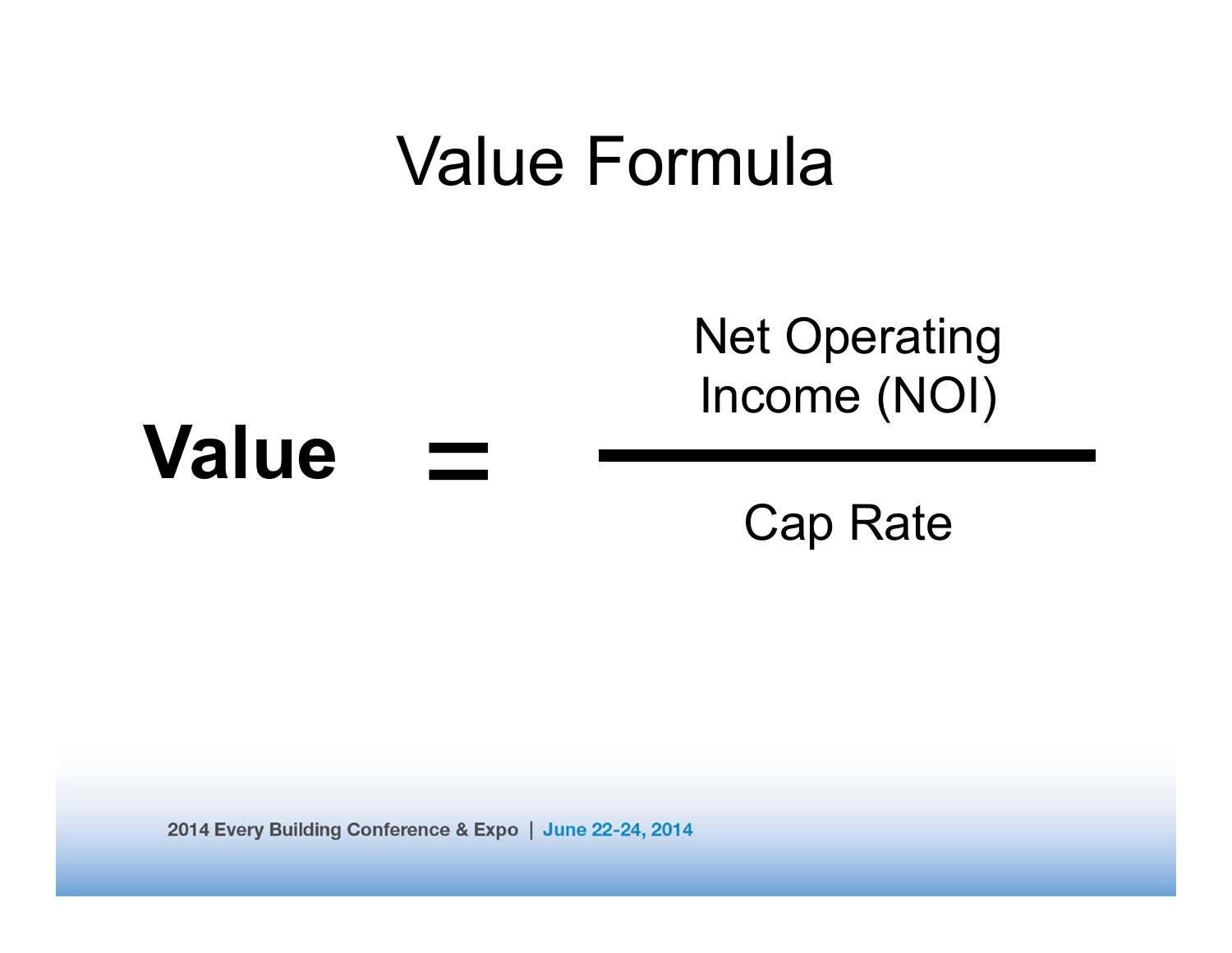## Valuation Example

#### **Value?**== NOI - \$1,000,000 Cap Rate – 8.50%

### What is the value?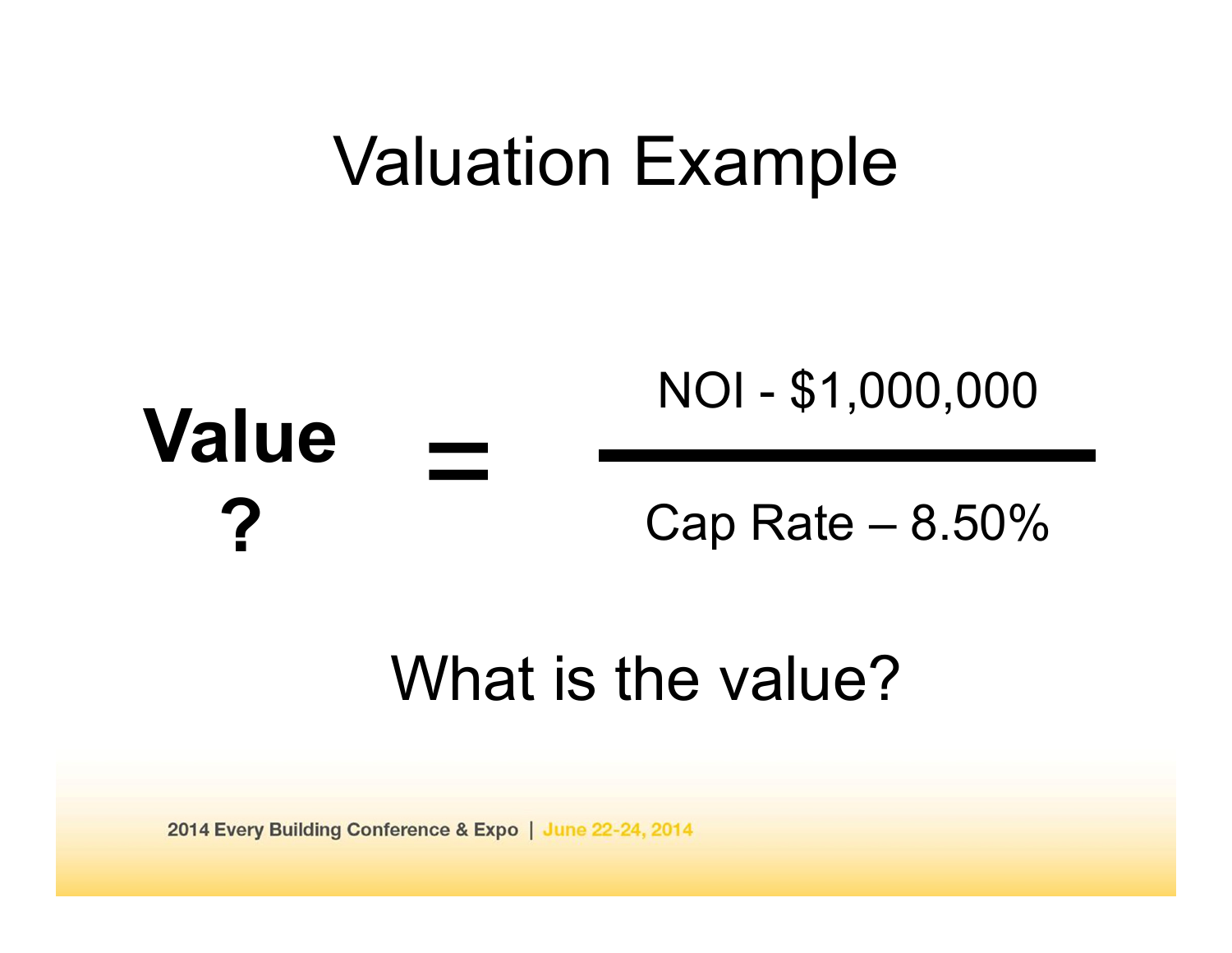# Creating Value – New Leasing

- •Curb appeal
- Attend prospect showings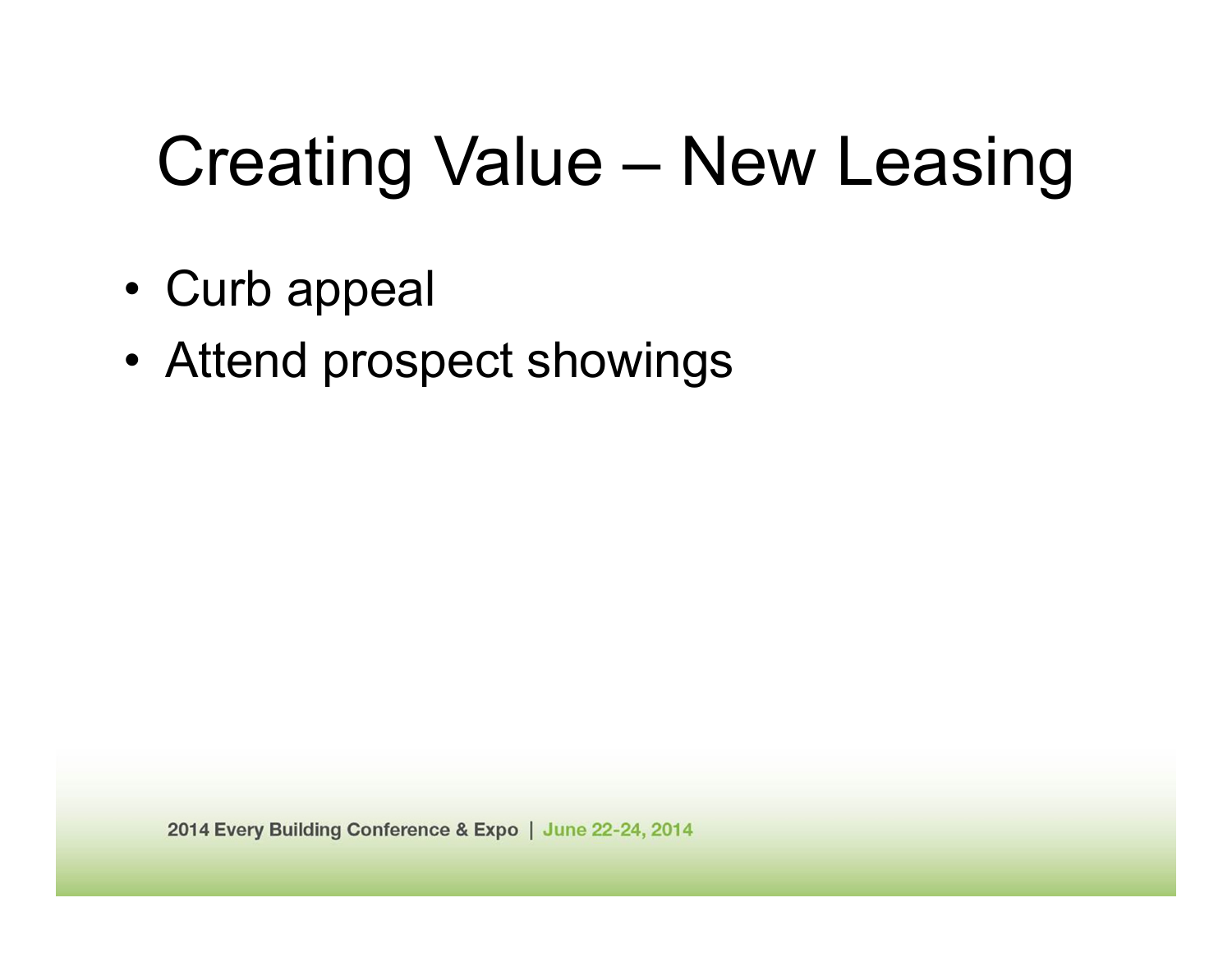## Creating Value – Tenant Relations

- Understand tenant needs
- Exceed their expectations
- Tenant Council
- Tenant surveys
- •Begins on first day of lease
- Walk around
- Response time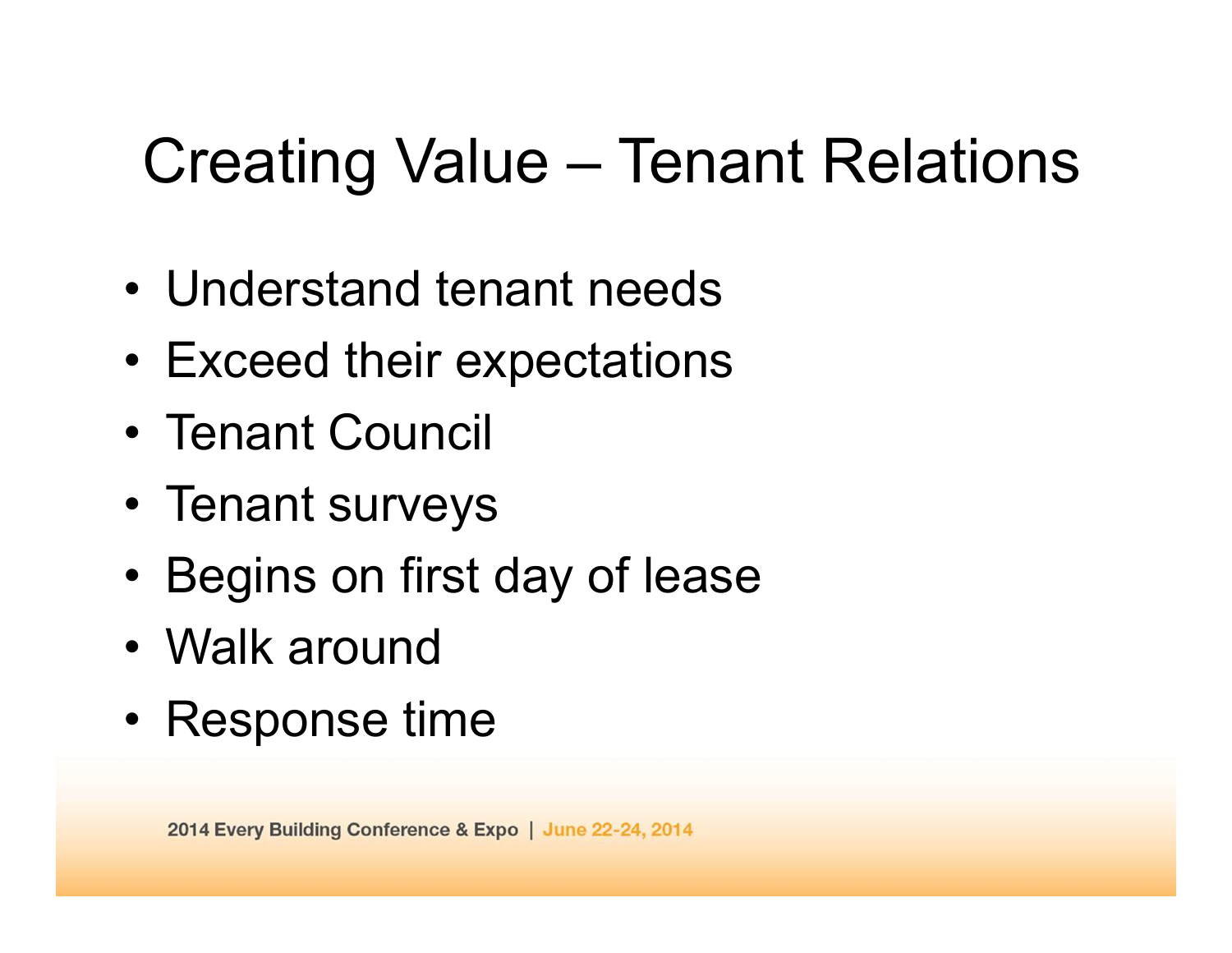# Creating Value – Property Operations

- Maximize income
	- –Retain existing tenants
	- –Fill existing vacancies
	- Other income
- Minimize expenses
	- –Rebid major contracts annually
	- –Evaluate scope of work & frequency
	- Preventative maintenance
	- –"It's in the budget"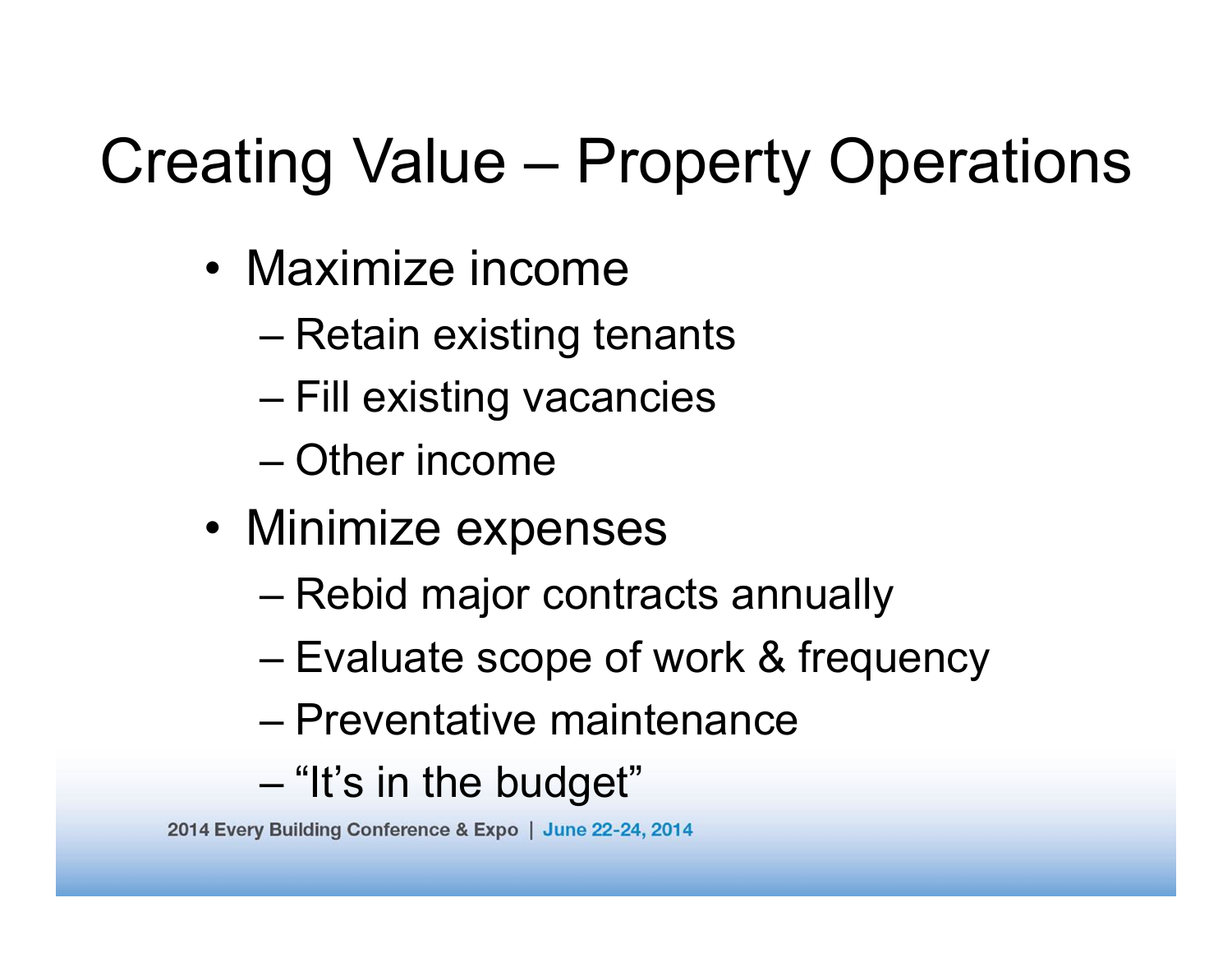## Creating Value – Market Knowledge

- Understand local economic & market conditions
- Understand the competition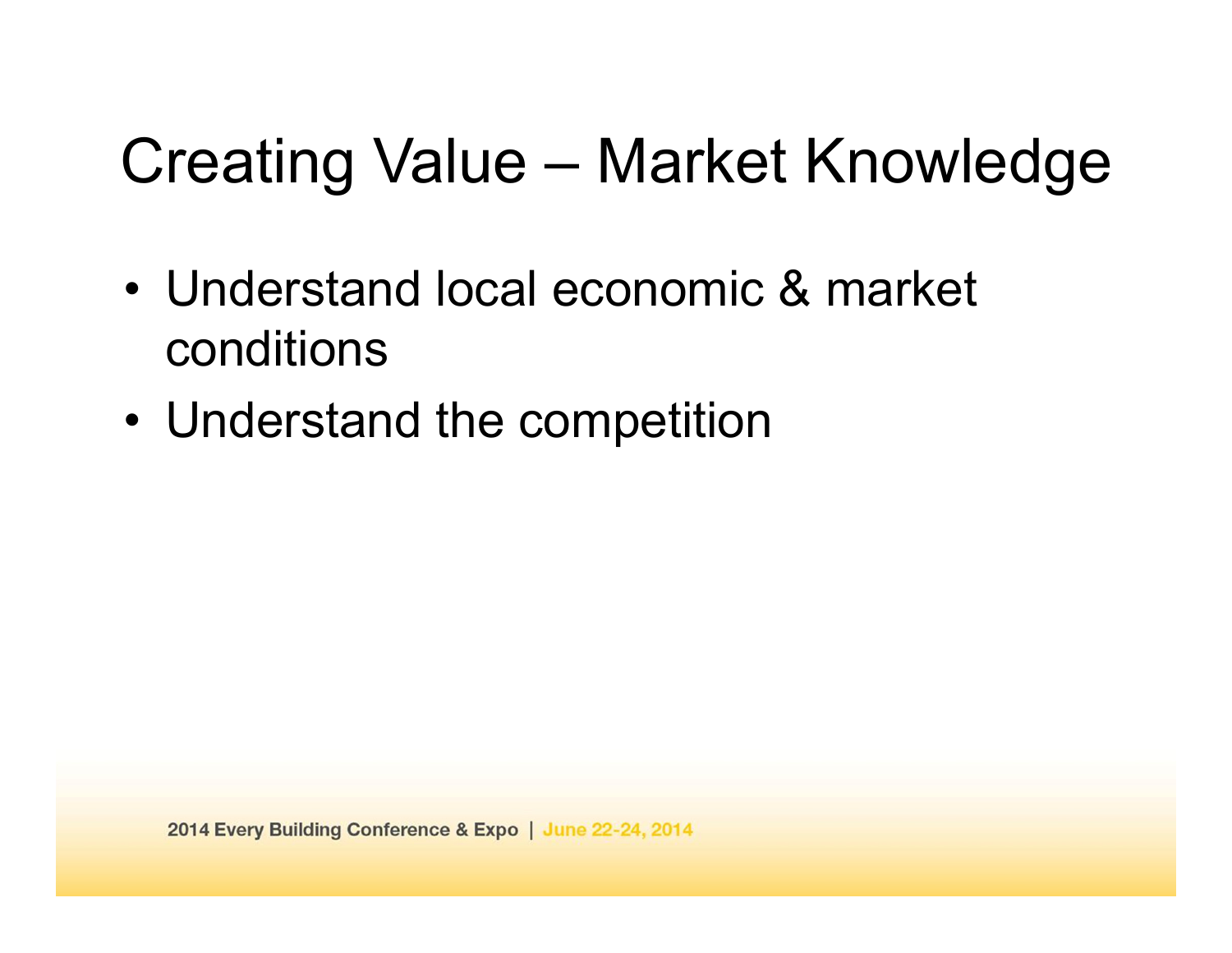## **The Business Plan –Is it a waste of time?**

- •Strategic & tactical planning document
- •Executive plan for next year & beyond
- Importance to an asset manager
- •Comparison to the annual budget
- How a property manager can stand out among peers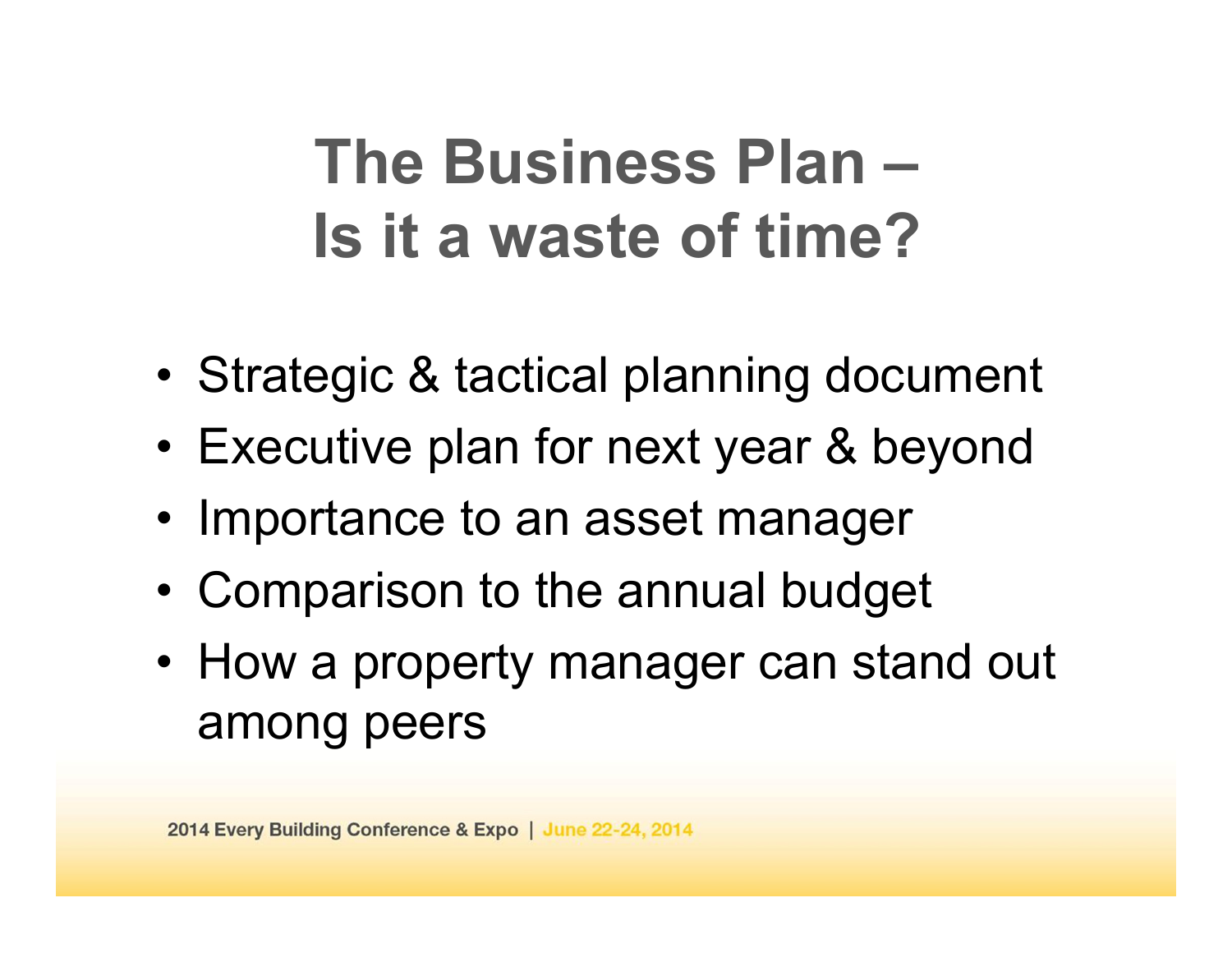# **Case Study**

#### Increasing Value by Decreasing Expenses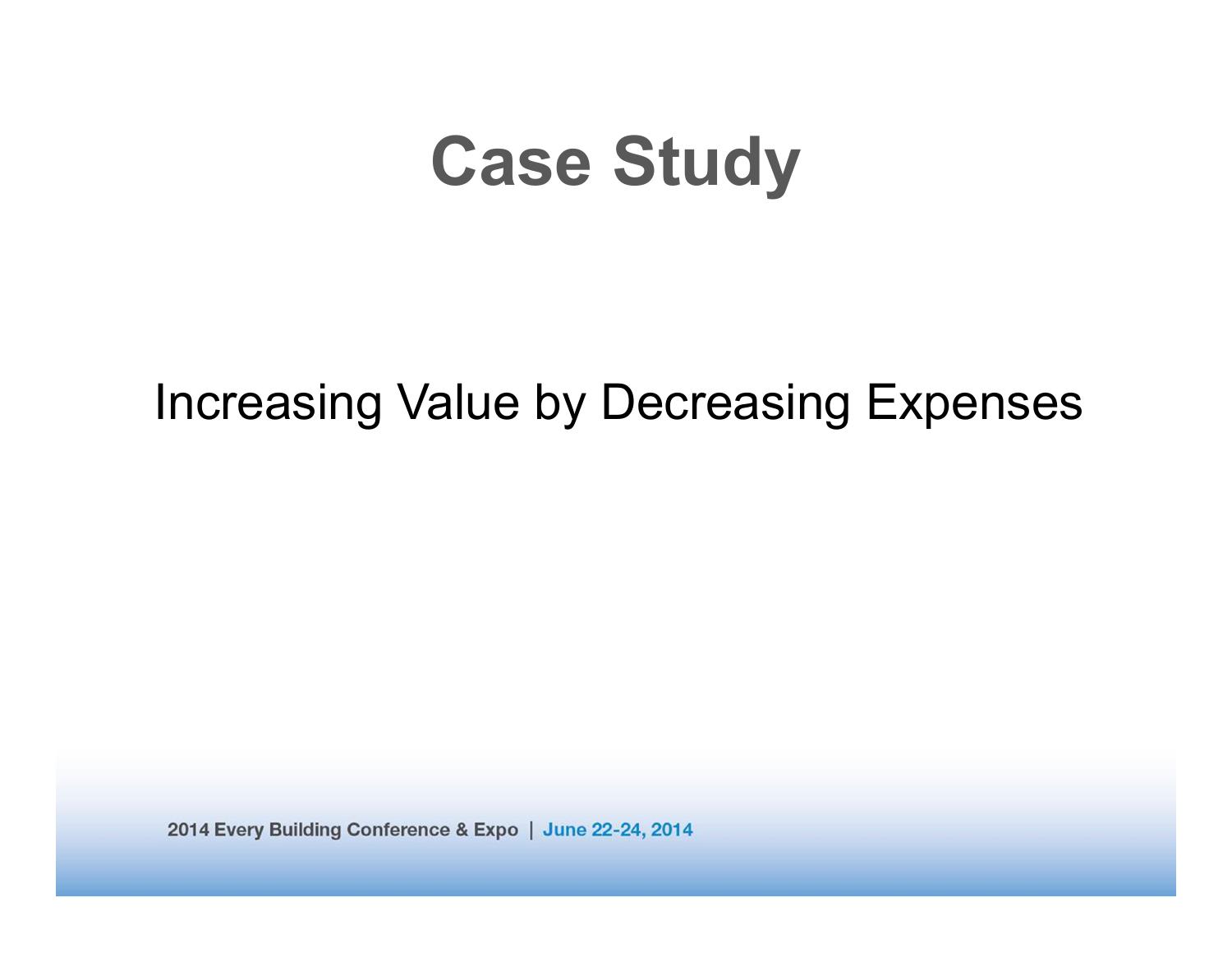# **Case Study**

### Prepaid CAM Expenses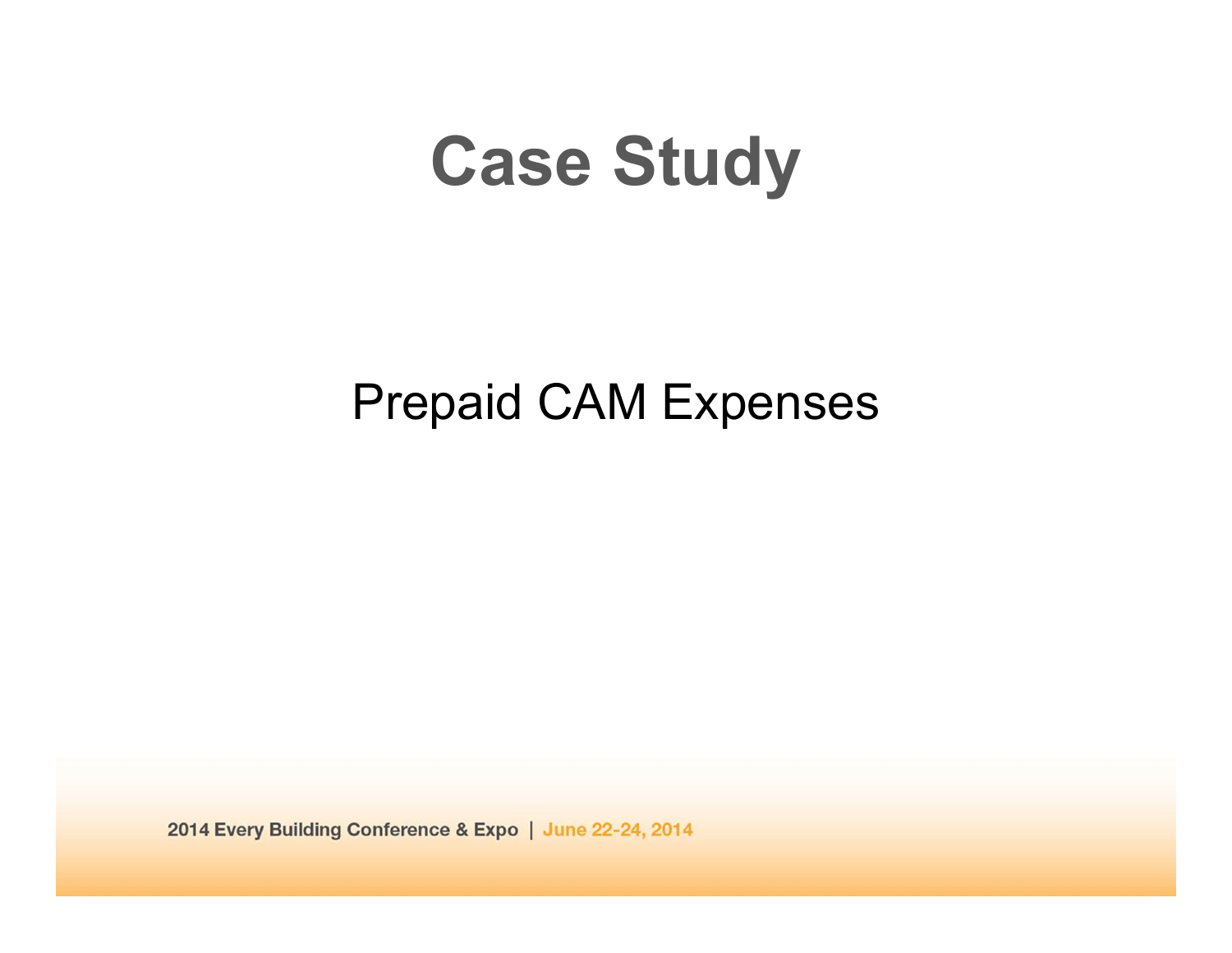# **Case Study**

### Base Year Expense Management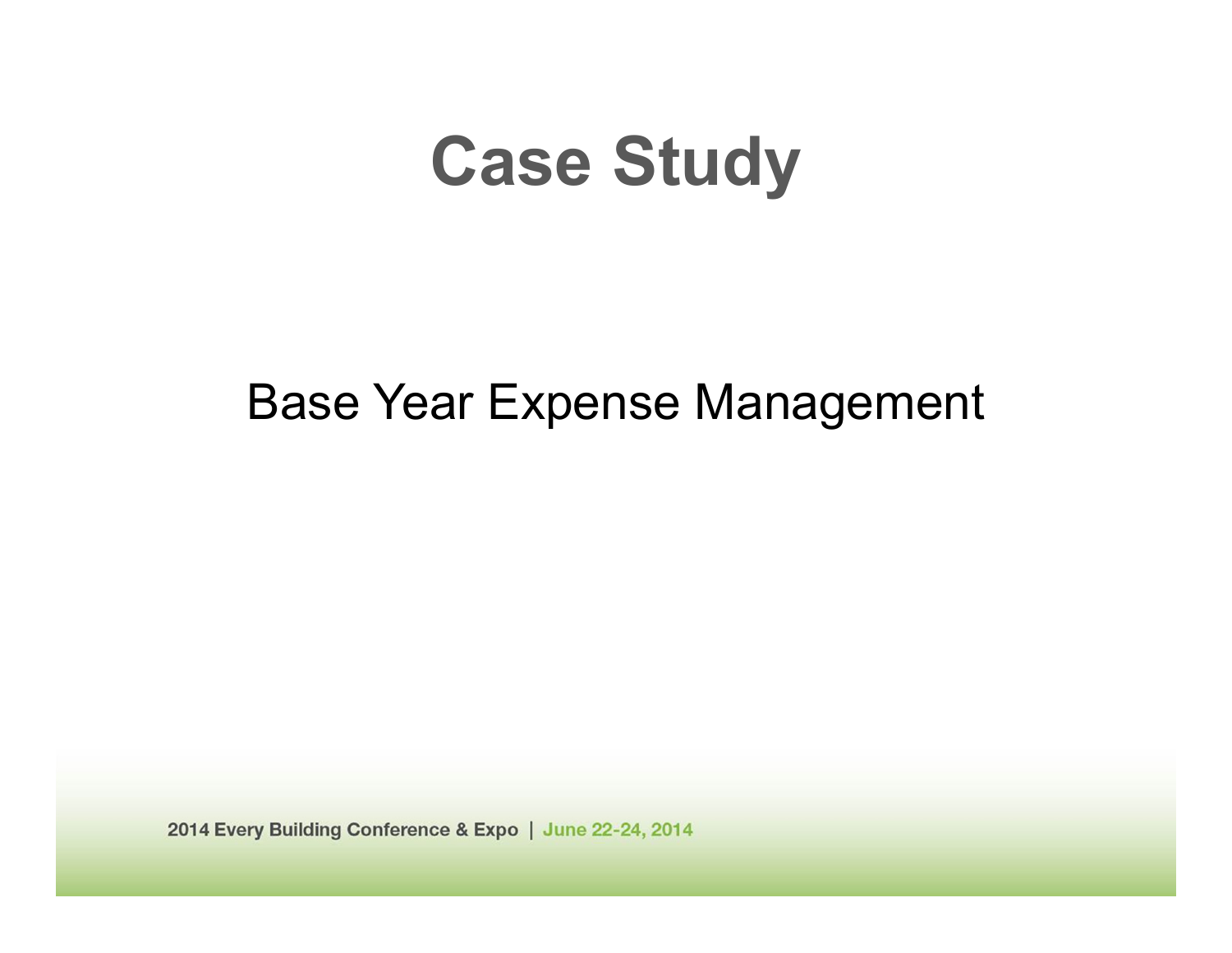# **The Vital Few –Value Creation at the Property Level**

- Leasing
- Tenant Relations
- •Property Operations
- Market Knowledge